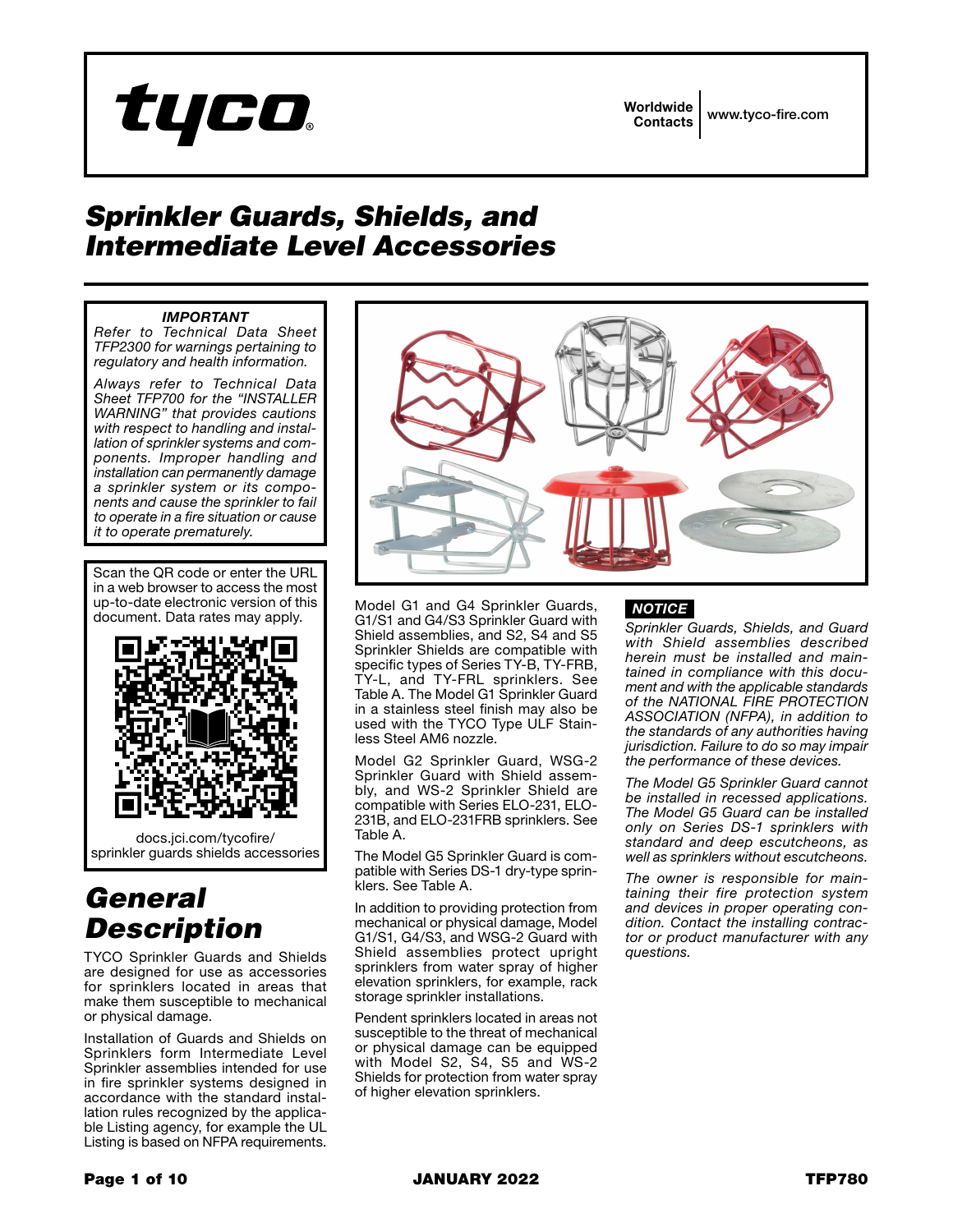|              |                                                            |        | <b>Sprinkler</b> | <b>Compatibility and Approvals</b>         |                             |                      |                                |                |                          |
|--------------|------------------------------------------------------------|--------|------------------|--------------------------------------------|-----------------------------|----------------------|--------------------------------|----------------|--------------------------|
| <b>Model</b> | Data<br><b>SIN</b><br>Orientation K-Factor<br><b>Sheet</b> |        |                  | <b>Thread</b><br><b>Size</b><br><b>NPT</b> | <b>Mounting</b><br>Location | Guard                | Guard<br>with<br><b>Shield</b> | <b>Shield</b>  |                          |
|              | <b>TFP151</b>                                              | TY1151 | Upright          | 2.8                                        | $1/2$ "                     | <b>Thread Relief</b> | G1(1, 3)                       | N/A            | N/A                      |
|              | <b>TFP151</b>                                              | TY1251 | Pendent          | 2.8                                        | $1/2$ "                     | <b>Thread Relief</b> | G1(1, 3)                       | N/A            | N/A                      |
|              | <b>TFP152</b>                                              | TY315  | Upright          | 5.6                                        | $1/2$ "                     | <b>Thread Relief</b> | G1(1, 2, 3)                    | G1/S1(1,2,3)   | N/A                      |
|              | <b>TFP152</b>                                              | TY325  | Pendent          | 5.6                                        | $1/2$ "                     | <b>Thread Relief</b> | G1(1, 2, 3)                    | N/A            | S2 (1, 2, 3)             |
|              | <b>TFP151</b>                                              | TY3151 | Upright          | 5.6                                        | $1/2$ "                     | <b>Thread Relief</b> | G1 (1, 2, 3), G4 (2)           | G1/S1(1, 2, 3) | N/A                      |
|              | <b>TFP151</b>                                              | TY3251 | Pendent          | 5.6                                        | $1/2$ "                     | <b>Thread Relief</b> | G1 (1, 2, 3), G4 (2)           | N/A            | S2 (1, 2, 3)             |
| TY-B         | <b>TFP351</b>                                              | TY3153 | Upright          | 5.6                                        | $1/2$ "                     | <b>Factory Assm</b>  | N/A                            | N/A            | (1, 2, 3)                |
|              | <b>TFP151</b>                                              | TY4851 | <b>Upright</b>   | 8.0                                        | $1/2$ "                     | <b>Thread Relief</b> | G1(1, 2, 3)                    | N/A            | N/A                      |
|              | <b>TFP151</b>                                              | TY4951 | Pendent          | 8.0                                        | $1/2$ "                     | Thread Relief        | G1(1, 2, 3)                    | N/A            | N/A                      |
|              | <b>TFP151</b>                                              | TY4151 | Upright          | 8.0                                        | 3/4''                       | <b>Thread Relief</b> | G1(1, 2, 3)                    | G1/S1(1, 2, 3) | N/A                      |
|              | <b>TFP151</b>                                              | TY4251 | Pendent          | 8.0                                        | 3/4''                       | <b>Thread Relief</b> | G1(1, 2, 3)                    | N/A            | S2(1, 2, 3)              |
|              | <b>TFP351</b>                                              | TY4153 | Upright          | 8.0                                        | 3/4''                       | Factory Assm         | N/A                            | N/A            | (1, 2, 3)                |
|              | <b>TFP161</b>                                              | TY3351 | <b>HSW</b>       | 5.6                                        | $1/2$ "                     | <b>Thread Relief</b> | G4(1, 2, 3)                    | N/A            | N/A                      |
|              | <b>TFP161</b>                                              | TY3451 | <b>VSW</b>       | 5.6                                        | $1/2$ "                     | <b>Thread Relief</b> | G4(1, 3)                       | N/A            | N/A                      |
|              | <b>TFP171</b>                                              | TY1131 | Upright          | 2.8                                        | $1/2$ "                     | <b>Thread Relief</b> | G1(1, 3)                       | N/A            | N/A                      |
|              | <b>TFP171</b>                                              | TY1231 | Pendent          | 2.8                                        | $1/2$ "                     | <b>Thread Relief</b> | G1(1, 3)                       | N/A            | N/A                      |
|              | <b>TFP172</b>                                              | TY313  | Upright          | 5.6                                        | $1/2$ "                     | <b>Thread Relief</b> | G1(1, 2, 3)                    | G1/S1(1,2,3)   | N/A                      |
|              | <b>TFP172</b>                                              | TY323  | Pendent          | 5.6                                        | $1/2$ "                     | <b>Thread Relief</b> | G1(1, 2, 3)                    | N/A            | S <sub>2</sub> (1, 2, 3) |
|              | <b>TFP171</b>                                              | TY3131 | Upright          | 5.6                                        | $1/2$ "                     | Thread Relief        | $G1$ (1, 2, 3), $G4$ (2)       | G1/S1(1, 3)    | N/A                      |
| TY-FRB       | <b>TFP171</b>                                              | TY3231 | Pendent          | 5.6                                        | $1/2$ "                     | <b>Thread Relief</b> | G1 (1, 2, 3), G4 (2)           | N/A            | S2(1, 2, 3)              |
|              | <b>TFP356</b>                                              | TY3133 | Upright          | 5.6                                        | $1/2$ "                     | <b>Factory Assm</b>  | N/A                            | N/A            | (1, 2, 3)                |
|              | <b>TFP171</b>                                              | TY4131 | Upright          | 8.0                                        | 3/4''                       | <b>Thread Relief</b> | G1(1, 2, 3)                    | G1/S1(1, 3)    | N/A                      |
|              | <b>TFP171</b>                                              | TY4231 | Pendent          | 8.0                                        | 3/4''                       | <b>Thread Relief</b> | G1(1, 2, 3)                    | N/A            | S2 (1, 2, 3)             |
|              | <b>TFP356</b>                                              | TY4133 | Upright          | 8.0                                        | 3/4''                       | <b>Factory Assm</b>  | N/A                            | N/A            | (1, 2, 3)                |
|              | <b>TFP176</b>                                              | TY3331 | <b>HSW</b>       | 5.6                                        |                             | <b>Thread Relief</b> | G4(1, 3)                       | N/A            | N/A                      |
|              | <b>TFP176</b>                                              | TY3431 | <b>VSW</b>       | 5.6                                        | $1/2$ "                     | <b>Thread Relief</b> | G4(1, 3)                       | N/A            | N/A                      |
|              | <b>TFP340</b>                                              | TY5111 | Upright          | 11.2                                       | 3/4''                       | <b>Thread Relief</b> | G2(1, 2, 3)                    | WSG-2 (1, 3)   | N/A                      |
| ELO-231      | <b>TFP340</b>                                              | TY5211 | Pendent          | 11.2                                       | 3/4''                       | <b>Thread Relief</b> | G2(1, 2, 3)                    | N/A            | WS-2 (1, 3)              |
|              | <b>TFP340</b>                                              | TY5811 | Upright          | 11.2                                       | $1/2$ "                     | <b>Thread Relief</b> | G2(1, 2, 3)                    | WSG-2 (1, 3)   | N/A                      |

**Notes:**<br>1. UL Listed<br>2. FM Approved

3. C-UL Listed N/A Not Applicable

#### *TABLE A (1 OF 2) SPRINKLER GUARD AND SHIELD LABORATORY LISTINGS AND APPROVALS*

# *Technical Data*

Model G1 and G4 Sprinkler Guards are redesignations for Gem F938 and F937 respectively.

Model G1/S1 and G4/S3 Sprinkler Guard with Shield assemblies are redesignations for Gem F938/Q-76 and F937/Q-75 respectively.

Model G2 Sprinkler Guard, WSG-2 Sprinkler Guard with Shield, and WS-2 Sprinkler Shield are re-designations for Central G2, WSG-2, and WS-2 respectively.

## **Approvals**

UL and C-UL Listed FM Approved See Table A

### **Finishes\***

Plain Brass, Red Painted, Chrome Plated, Zinc Coated, Zinc Chromate and Stainless Steel

\* See Ordering Procedure for applicability

### **Physical Characteristics**

Sprinkler Guards, Shields, and Guard with Shield assemblies are Carbon Steel; O-Rings are EPDM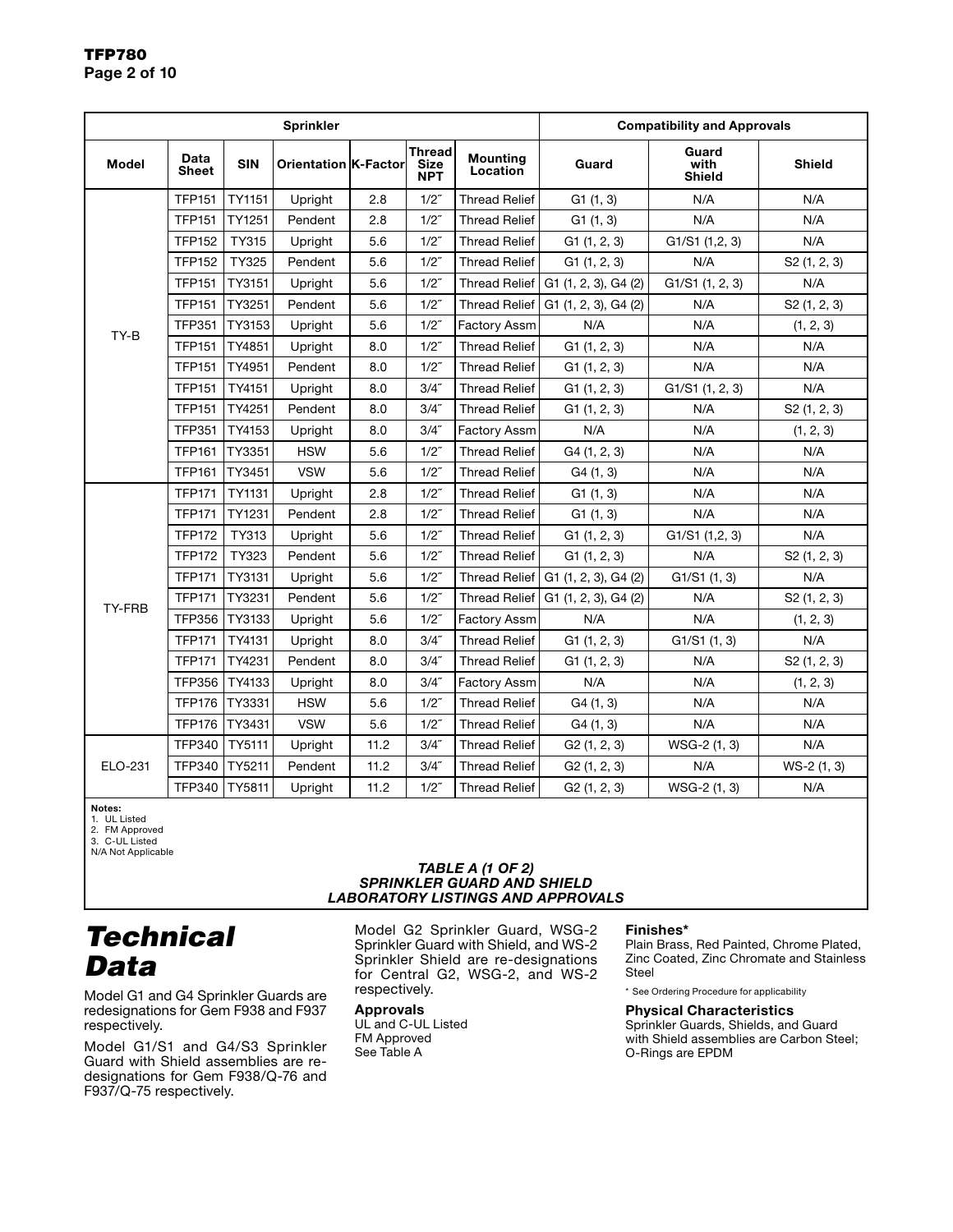|                                               |                      |               | <b>Sprinkler</b>            | <b>Compatibility and Approvals</b> |                                     |                             |                                  |                                |                 |
|-----------------------------------------------|----------------------|---------------|-----------------------------|------------------------------------|-------------------------------------|-----------------------------|----------------------------------|--------------------------------|-----------------|
| <b>Model</b>                                  | Data<br><b>Sheet</b> | <b>SIN</b>    | <b>Orientation K-Factor</b> |                                    | <b>Thread</b><br>Size<br><b>NPT</b> | <b>Mounting</b><br>Location | Guard                            | Guard<br>with<br><b>Shield</b> | <b>Shield</b>   |
|                                               | <b>TFP342</b>        | TY5151        | Upright                     | 11.2                               | 3/4''                               | <b>Thread Relief</b>        | G2(1, 2, 3)                      | WSG-2 (1, 3)                   | N/A             |
| <b>ELO-231B</b>                               | <b>TFP342</b>        | TY5251        | Pendent                     | 11.2                               | 3/4''                               | <b>Thread Relief</b>        | G2(1, 2, 3)                      | N/A                            | $WS-2(1, 3)$    |
|                                               | <b>TFP342</b>        | <b>TY5851</b> | Upright                     | 11.2                               | $1/2$ "                             | <b>Thread Relief</b>        | G2(1, 2, 3)                      | WSG-2 (1, 3)                   | N/A             |
|                                               | <b>TFP344</b>        | TY5131        | Upright                     | 11.2                               | 3/4''                               | <b>Thread Relief</b>        | G2(1, 2, 3)                      | WSG-2 (1, 3)                   | N/A             |
| ELO-231FRB                                    | <b>TFP344</b>        | TY5231        | Pendent                     | 11.2                               | 3/4''                               | <b>Thread Relief</b>        | G2(1, 2, 3)                      | N/A                            | $WS-2(1, 2, 3)$ |
|                                               | <b>TFP344</b>        | <b>TY5831</b> | Upright                     | 11.2                               | $1/2$ "                             | <b>Thread Relief</b>        | G2(1, 3)                         | WSG-2 (1, 3)                   | N/A             |
|                                               | <b>TFP110</b>        | TY3111        | Upright                     | 5.6                                | 1/2"                                | Wrench Area                 | G1 (2), G4 (1, 3)                | G4/S3 (1, 3)                   | N/A             |
|                                               | <b>TFP350</b>        | TY3113        | Upright                     | 5.6                                | $1/2$ "                             | Factory Assm                | N/A                              | N/A                            | (1, 2, 3)       |
|                                               | <b>TFP110</b>        | TY3211        | Pendent                     | 5.6                                | $1/2$ "                             | Wrench Area                 | G1 (2), G4 (1, 3)                | N/A                            | S5(1, 2, 3)     |
| TY-L                                          | <b>TFP110</b>        | TY4811        | Upright                     | 8.0                                | $1/2$ "                             | Wrench Area                 | G4 (1, 2, 3)                     | G4/S3(1, 3)                    | N/A             |
|                                               | <b>TFP110</b>        | TY4911        | Pendent                     | 8.0                                | $1/2$ "                             | Wrench Area                 | G4(1, 3)                         | N/A                            | N/A             |
|                                               | <b>TFP110</b>        | TY4111        | Upright                     | 8.0                                | 3/4''                               | Wrench Area                 | G4 (1, 2)                        | N/A                            | N/A             |
|                                               | <b>TFP350</b>        | TY4113        | Upright                     | 8.0                                | 3/4''                               | Factory Assm                | N/A                              | N/A                            | (1, 2, 3)       |
|                                               | <b>TFP110</b>        | TY4211        | Pendent                     | 8.0                                | 3/4''                               | Wrench Area                 | G4 (1, 3)                        | N/A                            | (1, 2, 3)       |
|                                               | <b>TFP130</b>        | <b>TY1121</b> | Upright                     | 2.8                                | $1/2$ "                             | Wrench Area                 | G4 (1, 3)                        | N/A                            | N/A             |
|                                               | <b>TFP130</b>        | TY1221        | Pendent                     | 2.8                                | $1/2$ "                             | Wrench Area                 | G4(1, 3)                         | N/A                            | N/A             |
|                                               | <b>TFP130</b>        | TY3121        | Upright                     | 5.6                                | $1/2$ "                             | Wrench Area                 | G4 (1, 2, 3)                     | G4/S3 (1, 3)                   | N/A             |
|                                               | <b>TFP355</b>        | TY3123        | Upright                     | 5.6                                |                                     | <b>Factory Assm</b>         | N/A                              | N/A                            | (1, 2, 3)       |
| <b>TY-FRL</b>                                 | <b>TFP130</b>        | TY3221        | Pendent                     | 5.6                                | $1/2$ "                             | Wrench Area                 | G4(1, 3)                         | N/A                            | S4 (1, 2, 3)    |
|                                               | <b>TFP140</b>        | TY3321        | <b>HSW</b>                  | 5.6                                | $1/2$ "                             | Wrench Area                 | G4(1, 3)                         | N/A                            | N/A             |
|                                               | <b>TFP130</b>        | TY4121        | Upright                     | 3/4''<br>8.0                       |                                     | Wrench Area                 | G4 (1, 2, 3)                     | G4/S3(1, 3)                    | N/A             |
|                                               | <b>TFP355</b>        | TY4123        | Upright                     | 8.0                                |                                     | Factory Assm                | N/A                              | N/A                            | (1, 2, 3)       |
|                                               | <b>TFP130</b>        | TY4221        | Pendent                     | 8.0                                | 3/4''                               | Wrench Area                 | G4(1, 3)                         | N/A                            | S4 (1, 2, 3)    |
|                                               | <b>TFP500</b>        | TY3255        | Pendent                     | 5.6                                | N/A                                 | Wrench Area                 | $G5*(1, 3)$                      | N/A                            | N/A             |
| $DS-1$                                        | <b>TFP510</b>        | TY3235        | Pendent                     | 5.6                                | N/A                                 | Wrench Area                 | $G5*(1, 3)$                      | N/A                            | N/A             |
|                                               | <b>TFP500</b>        | TY3355        | <b>HSW</b>                  | 5.6                                | N/A                                 | Wrench Area                 | $G5*(1, 3)$                      | N/A                            | N/A             |
|                                               | <b>TFP510</b>        | TY3335        | <b>HSW</b>                  | 5.6                                | N/A                                 | Wrench Area                 | $G5*(1, 3)$                      | N/A                            | N/A             |
|                                               | <b>TFP560</b>        | TY3230        | Pendent                     | 5.6                                | N/A                                 | Wrench Area                 | $G5*(1, 3)$                      | N/A                            | N/A             |
| $DS-1$<br><b>Stainless</b><br><b>Steel</b>    | <b>TFP560</b>        | TY3250        | Pendent                     | 5.6                                | N/A                                 | Wrench Area                 | $G5*(1, 3)$                      | N/A                            | N/A             |
|                                               | <b>TFP560</b>        | TY3337        | <b>HSW</b>                  | 5.6                                | N/A                                 | <b>Wrench Area</b>          | $G5*(1, 3)$                      | N/A                            | N/A             |
|                                               | <b>TFP560</b>        | <b>TY3357</b> | <b>HSW</b>                  | 5.6                                | N/A                                 | <b>Wrench Area</b>          | $G5*(1, 3)$                      | N/A                            | N/A             |
| AM <sub>6</sub><br><b>Stainlesss</b><br>Steel | TFP2206              | AM6           | Pendent                     | 0.33                               | $1/2$ "                             | <b>Thread Relief</b>        | <b>Stainless Steel</b><br>G1 (4) | N/A                            | N/A             |

Notes: 1. UL Listed

2. FM Approved 3. C-UL Listed

4. Not Listed or Approved

N/A Not Applicable

\* Model G5 Guard can be installed only on sprinklers with standard and deep escutcheons, as well as sprinklers without escutcheons. G5 Guard cannot be installed in recessed applications.

### *TABLE A (2 OF 2) SPRINKLER GUARD AND SHIELD LABORATORY LISTINGS AND APPROVALS*

*Design Criteria*

In accordance with the requirements of the NFPA, Sprinkler Guards and Shields shall be Listed. Guards and

Shields are Listed or Approved for use only with specific sprinklers:

Models G1, G4, G1/S1, G4/S3, S2, S4, and S5 must only be used with Series TY-B, TY-FRB, TY-L, and TY-FRL sprinklers.

Model G2, WSG-2, and WS-2 must only be used with Series ELO-231, ELO-231B, and ELO-231FRB sprinklers.

Model G5 must only be used with the Series DS-1 sprinklers.

See Table A for specific compatibility and Listings or Approvals.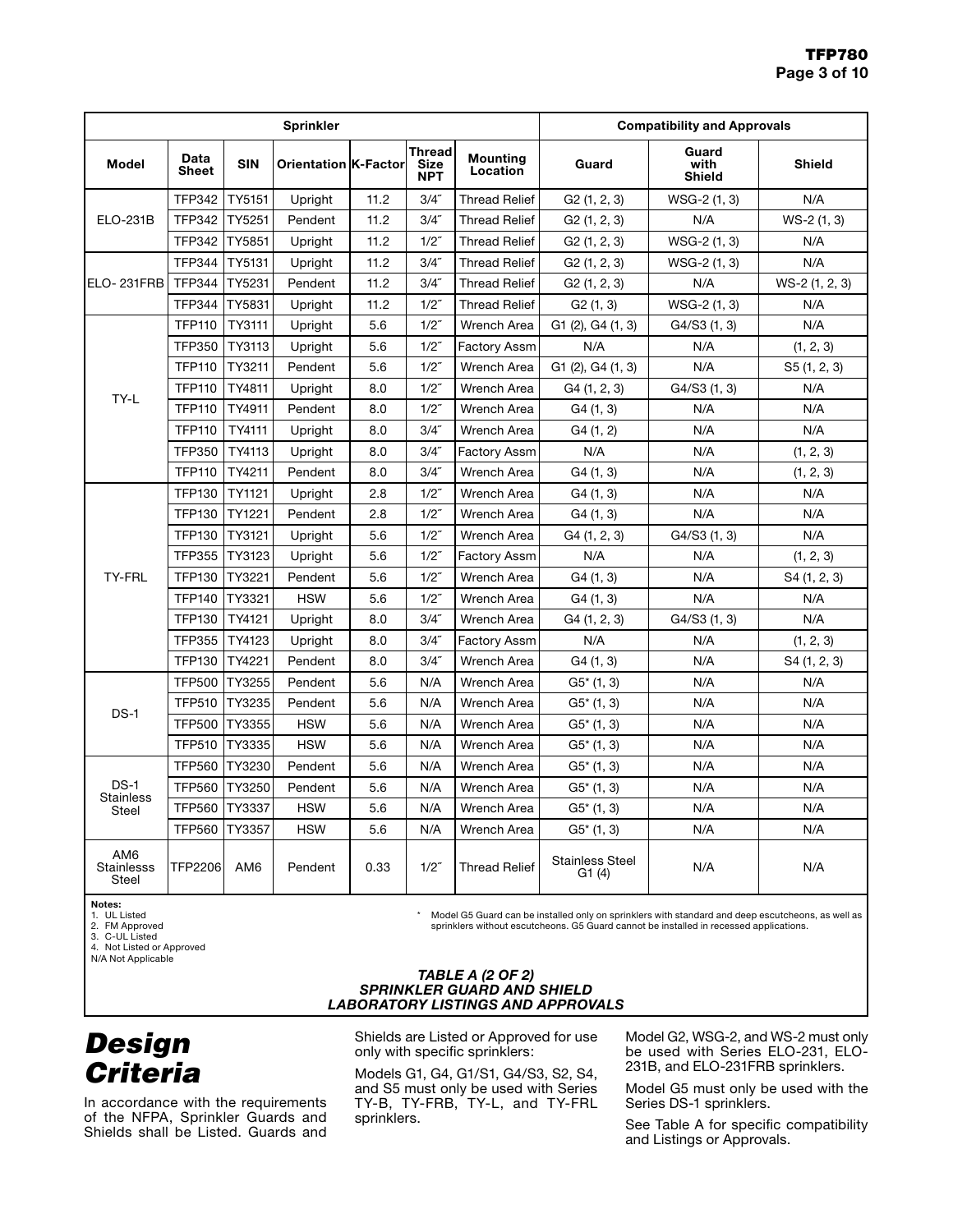## TFP780 Page 4 of 10

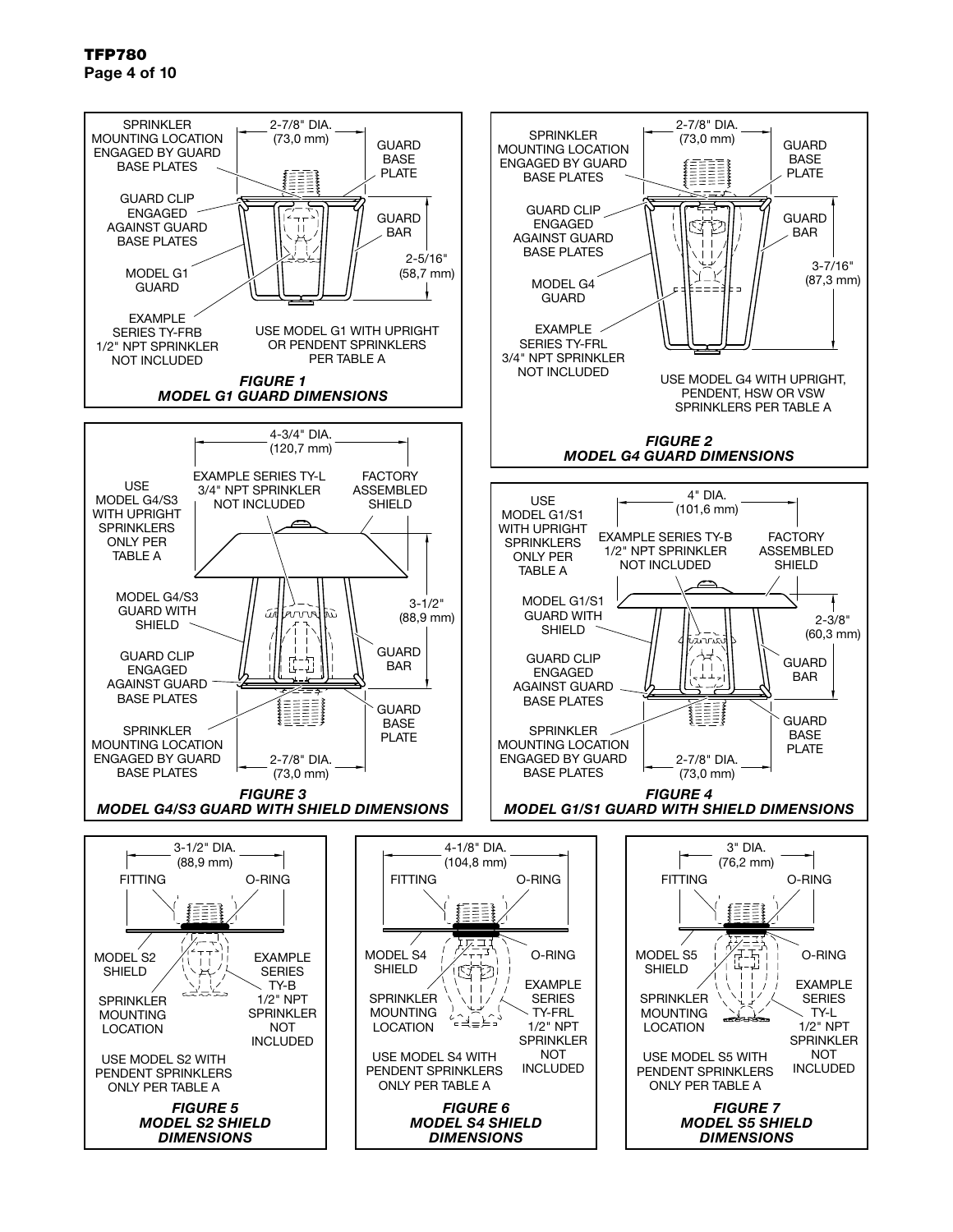

# *Installation*

## *Series TY-B, TY-FRB, TY-L, TY-FRL Sprinklers, AquaMist Type ULF AM6 Nozzle*

TYCO Model G1 and G4 Sprinkler Guards, G1/S1 and G4/S3 Sprinkler Guard with Shield assemblies, and Model S2, S4, and S5 Sprinkler Shields must be installed in accordance with this section. See Figures 1 to 8.

*Note: AquaMist Type ULF AM6 Nozzle compatible with only Model G1 Guard. See Table A for details.*

### G1 and G4 Guard and G1/S1 and G4/S3 Guard with Shield Installation

Step 1. Install the sprinkler or nozzle in accordance with the applicable technical data sheet. See Table A.

Step 2. With the Clips loose, carefully spread the two halves of the Guard sufficiently to clear the sprinkler or nozzle frame and the deflector or diffuser from the side and mount the Guard on the sprinkler.

Step 3. Engage the sprinkler mounting location, see Table A, by the Guard Base Plates.

Step 4. With the Base Plates positioned on the sprinkler or nozzle mounting feature, slide the Clips away from the Base Plates and swivel them to engage the Bars of the opposing halves of Guard.

Step 5. Slide the Clips until seated against the Base Plates.

Step 6. Fully engage the Clips against the Base Plates.

*Note: A Guard Installation Tool may be used to reduce the effort required to fully engage the Clips. Additionally, a common pliers can be used to facilitate engagement of the Clips.*

## *NOTICE*

*Both Clips must be seated and fully engaged against the Base Plates to complete the installation.*

*Guard Base Plates and Bars may be oriented in any position axially relative to the sprinkler or nozzle frame arms.*

## S2, S4 and S5 Shield Installation *Notes:*

*Install a Shield on the pendent sprinklers alone or in conjunction with a G1 or G4 Sprinkler Guard.*

*Assemble the Shield onto the sprinkler prior to installing the sprinkler into the sprinkler fitting.*

Step A. Install an O-Ring on the TY-FRL sprinkler, see Figure 6, or on the TY-L sprinkler, see Figure 7.

Step B. With the stamped markings facing toward the deflector, thread the Shield onto the sprinkler threads to the end nearest the frame arms or until flush with the O-Ring as applicable.

*Note: Final installation step is easier to complete if the Shield is not assembled onto the sprinkler beyond the end of the threads.*

Step C. Install an O-Ring over the sprinkler threads until flush against the Shield.

Step D. Install the sprinkler into the sprinkler fitting in accordance with the applicable sprinkler technical data sheet. See Table A.

Step E. Install the Guard (pendent applications as applicable).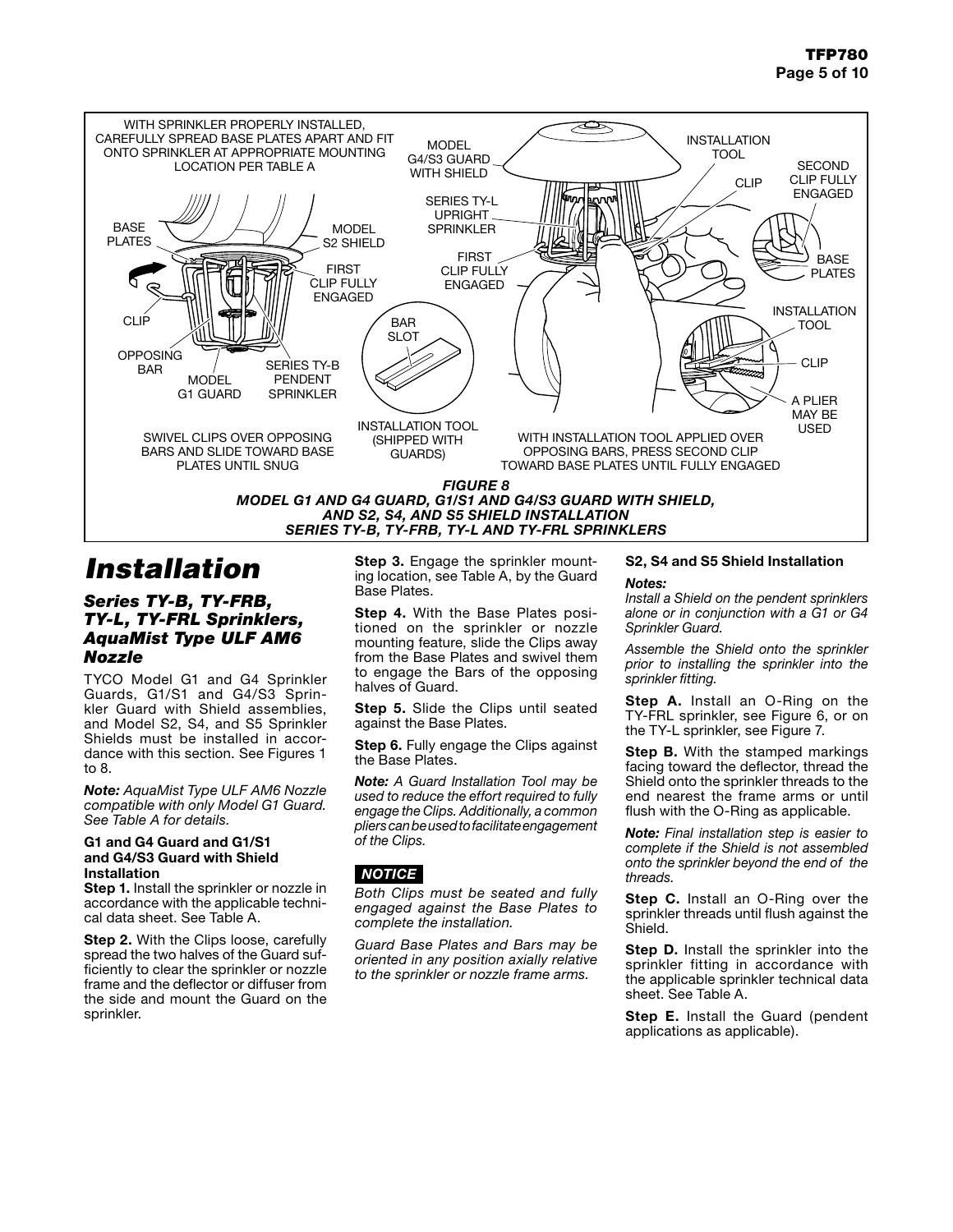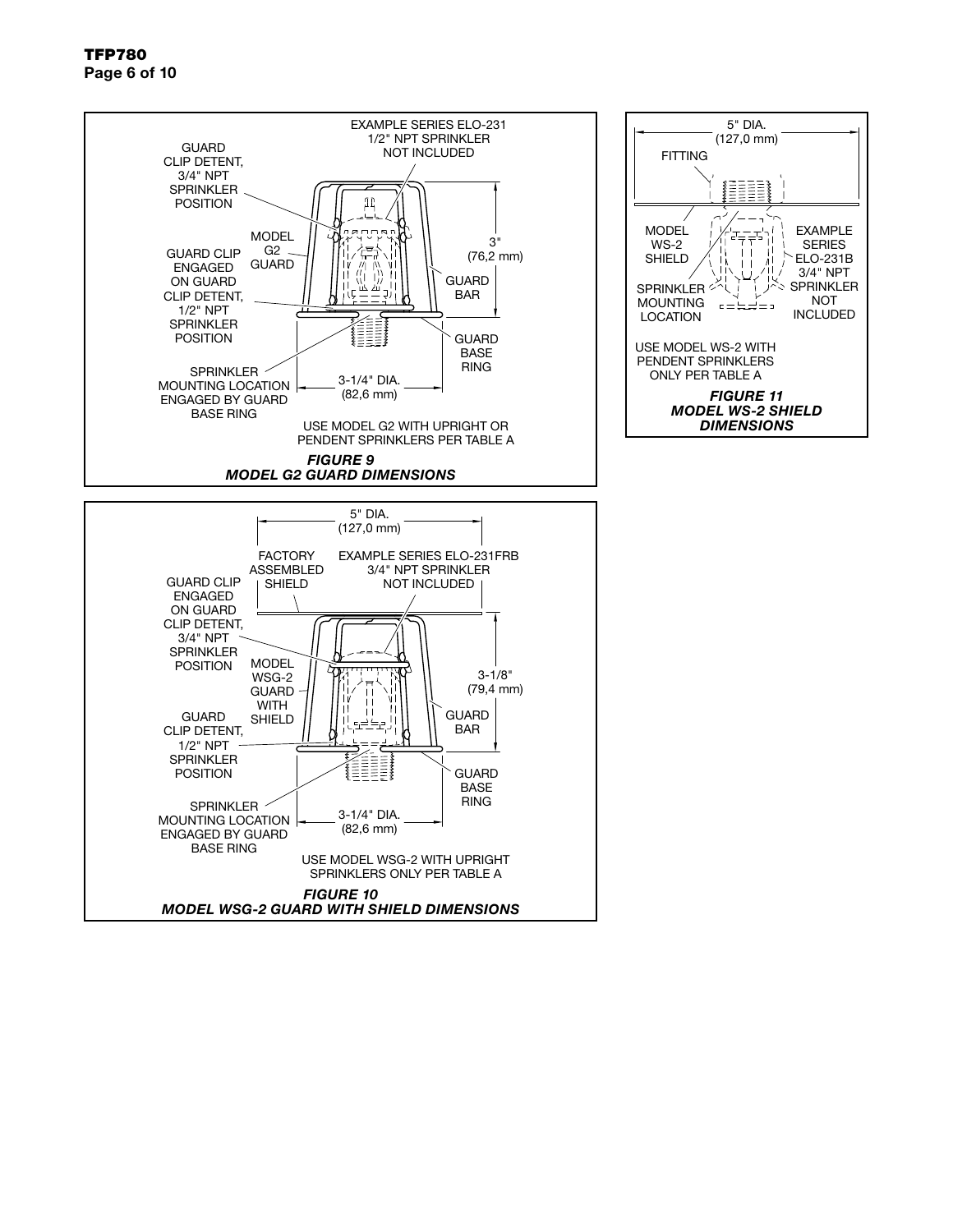

# *Installation*

## *Series ELO-231, ELO-231B, and ELO-231FRB Sprinklers*

TYCO Model G2 Sprinkler Guards, WSG-2 Sprinkler Guard with Shield assemblies, and Model WS-2 Sprinkler Shields must be installed in accordance with this section. See Figures 9 to 12.

### G2 Guard and WSG-2 Guard with Shield Installation

Step 1. Install the sprinkler in accordance with the applicable technical data sheet. See Table A.

Step 2. With the Clips loose, carefully spread the two halves of the Guard sufficiently to clear the sprinkler frame and deflector from the side, and mount the Guard on the sprinkler.

Step 3. Engage the sprinkler mounting location, see Table A, by the inner diameter of the Guard Base Ring.

Step 4. With the Base Ring positioned on the sprinkler mounting feature, slide the Clips away from the Base Ring and swivel them to engage the Bars of opposing halves of the Guard.

Step 5. Slide the Clips until the Guard Clip Detents applicable to the sprinkler thread size are engaged. Two sets of detents are featured:

- Set farthest from Base Ring accommodates 3/4 in. NPT sprinklers.
- Set closest to Base Ring accommodates 1/2 in. NPT sprinklers.

#### *Notes:*

*Ensure a tight fit between the Clip and the Detents. If loose, carefully bend the Clip slightly and repeat the process until a tight fit is obtained.*

*Clips must seat securely in appropriate Detents to be considered fully engaged and in order to complete the installation.*

*Guard Base Ring and Bars may be oriented in any position axially relative to the sprinkler frame arms.*

## WS-2 Shield Installation

### *Notes:*

*Install a Model WS-2 Shield on the pendent sprinklers alone or in conjunction with a G2 Sprinkler Guard.*

*Assemble the Shield onto the sprinkler prior to installing the sprinkler into the sprinkler fitting.*

**Step A.** With the stamped markings facing toward the deflector, thread the Shield onto the sprinkler threads to the end nearest the frame arms.

*Note: Final installation step is easier to complete if the Shield is not assembled onto the sprinkler beyond the end of threads.*

Step B. Install the sprinkler into the sprinkler fitting in accordance with the applicable sprinkler technical data sheet. See Table A.

Step C. Rotate the Shield clockwise until flush against the face of the sprinkler fitting.

Step D. Install the Guard (pendent applications as applicable).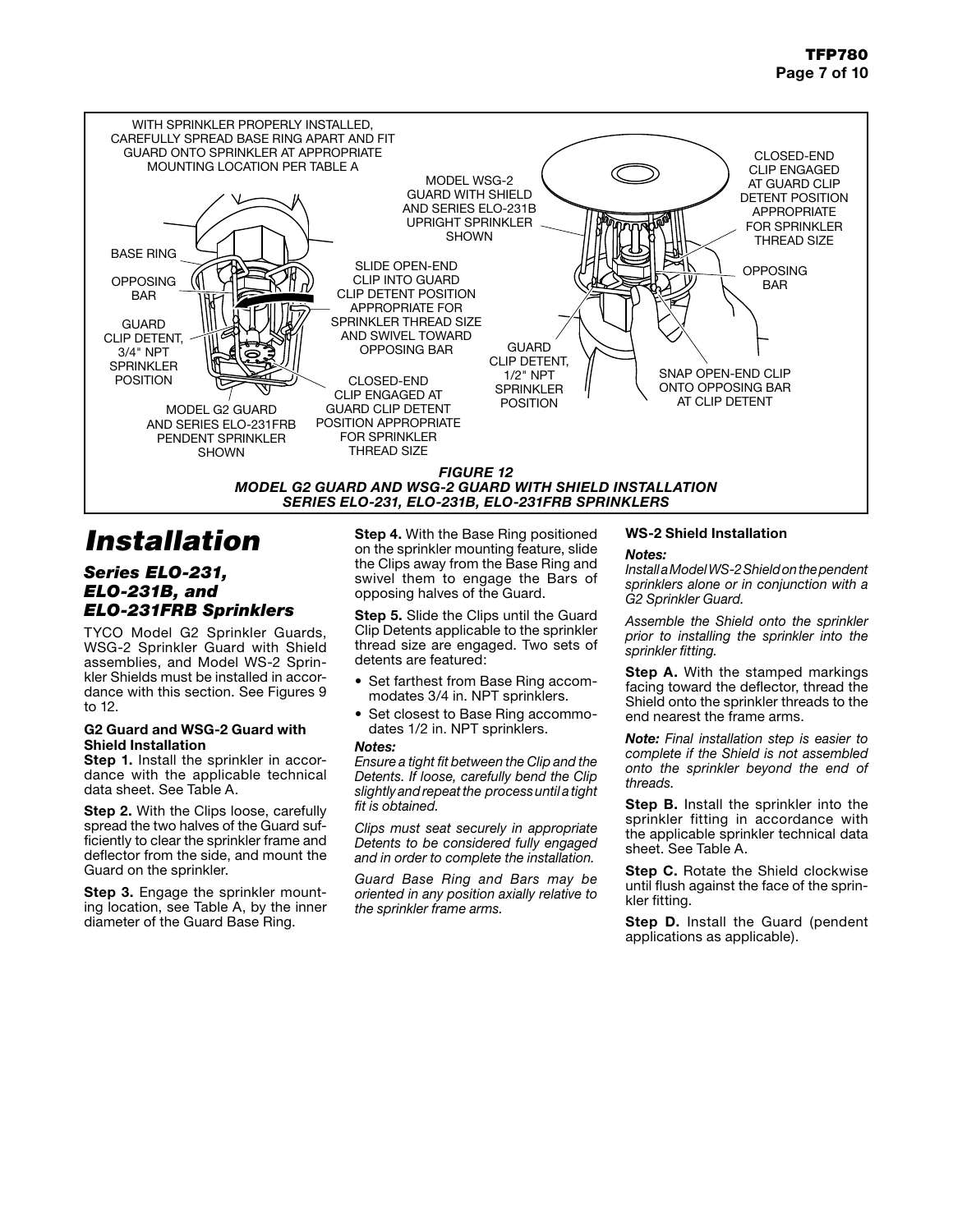

# *Installation*

## *Series DS-1 Sprinklers*

TYCO Model G5 Sprinkler Guards must be installed in accordance with this section. See Figures 13 and 14.

### G5 Guard Installation

## *NOTICE*

*This procedure requires a 9/64 in. (3,5 mm) Allen Wrench.*

Step 1. Install the sprinkler in accordance with the applicable technical data sheet. See Table A.

Step 2. Loosen the Guard Screws and carefully separate the halves of the Guard. See Figure 14A.

*Note: G5 Sprinkler Guard is designed to fit over the sprinkler deflector without removing the Screws. However, if necessary to provide adequate clearance over the deflector, loosen or remove the Screws and separate the Base Plates.*

Step 3. Remove the sprinkler bulb protector and carefully pass the Guard over the deflector without damaging the sprinkler. Alter alignment as necessary. See Figure 14B.

Step 4. Align the centerline of the Guard with the centerline of the sprinkler while guiding the Base Plates toward the sprinkler.

Step 5. Position the Grips on the sprinkler wrench flats. Proper position is achieved when the Base Plates are seated against the sprinkler frame base. See Figure 14C.

**Step 6.** While firmly holding the Guard in position against the sprinkler frame base, alternately tighten the Screws with a 9/64 in. (3,5 mm) Allen Wrench until evenly snug and the Grips uniformly engage the sprinkler wrench flats. See Figure 14C.

Step 7. Evenly apply a final torque of 5 to 6 ft-lb to both Screws. See Figure 14C.

Step 8. Inspect the Guard installation to verify:

- Guard centerline is aligned with the sprinkler centerline
- Base Plates are fully seated against the sprinkler frame base
- Grips are evenly engaged with the sprinkler wrench flats
- Screws are equally engaged across the Base Plates

## *NOTICE*

*Base Plates must seat against the sprinkler frame base to be fully engaged and in order to complete the installation.*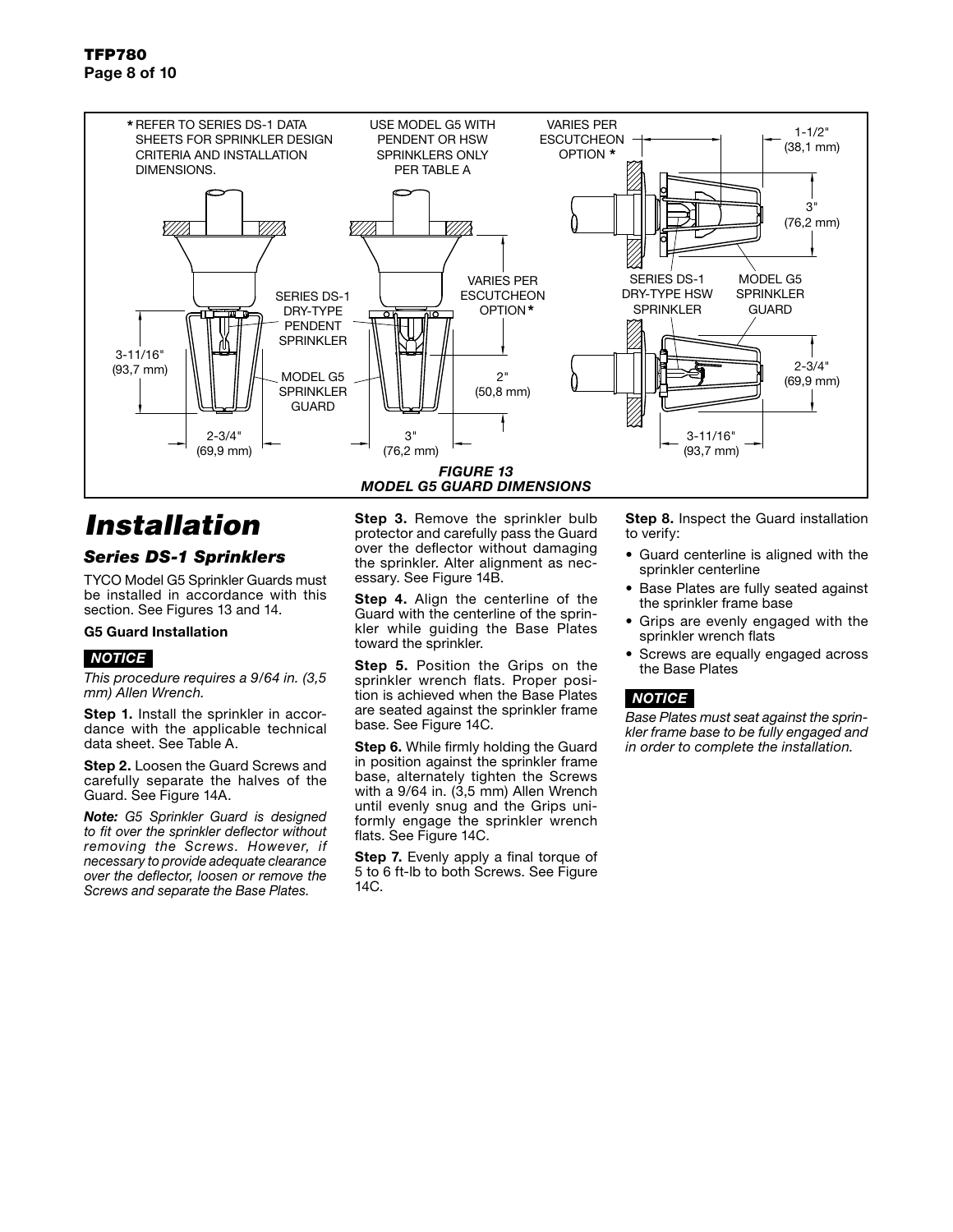## TFP780 Page 9 of 10

![](_page_8_Figure_1.jpeg)